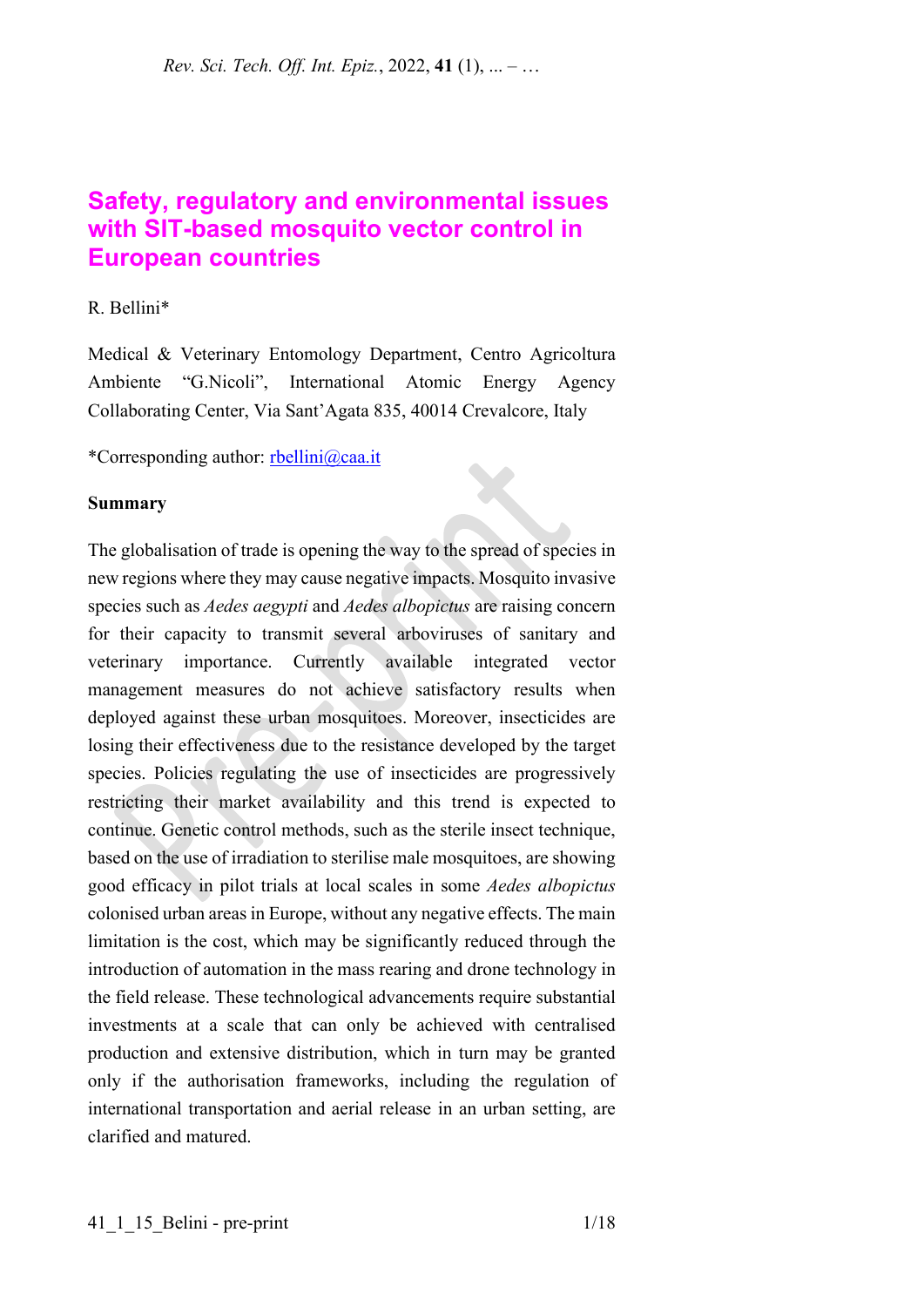#### **Keywords**

*Aedes aegypti* – *Aedes albopictus* – Drone release – Insect sexual sterility –Mass rearing technology – Mosquito genetic control.

### **Introduction**

The human capacity to deal with mosquito borne diseases (MBDs) such as Malaria, Dengue, Lymphatic filariasis, Chikungunya, Zika, Yellow fever, Japanese encephalitis, West Nile fever and many others, leading to millions of cases every year, is largely based on the deployment of integrated vector management (IVM), including the use of insecticides, source removal, community participation and repellents protecting the hosts (1, 2). Mosquito species respond through evolutionary processes to the pressure by the insecticides with increasing evidence of resistance. The phenomenon of resistance to insecticides was observed in several different ecological settings when the use of an insecticide was repeated multiple times over large areas (3). The only case where no evidence of resistance was reported following many years of continuous treatment of mosquitoes may be referred to *Bacillus thuringiensis israelensis*, a microbial insecticide containing at least four toxic proteins with specific modes of action (4). Together with resistance, the insecticides showed other unintentional negative effects, like the impact on non-target organisms, the contamination of the ecosystems and the sublethal toxicity on higher animals. The increasing evidence about the negative environmental effects of insecticides induced the authorities to develop stringent policies to regulate their marketing and use. In this regard in the European Union, EU Regulation No. 528/2012 is considered to be at the forefront (5).

The public in Western countries also is developing a negative perception of the insecticides, with many homeowners forbidding local administrations from spraying insecticides on their properties (6). In countries where MBDs are endemic, the opposition to insecticide use is much less pronounced due to the different balance in cost and benefit, but it may increase in the near future as public awareness and environmental expectations grow. Meanwhile, the number of active ingredients available for mosquito control is rapidly declining on a

41 1 15 Belini - pre-print 2/18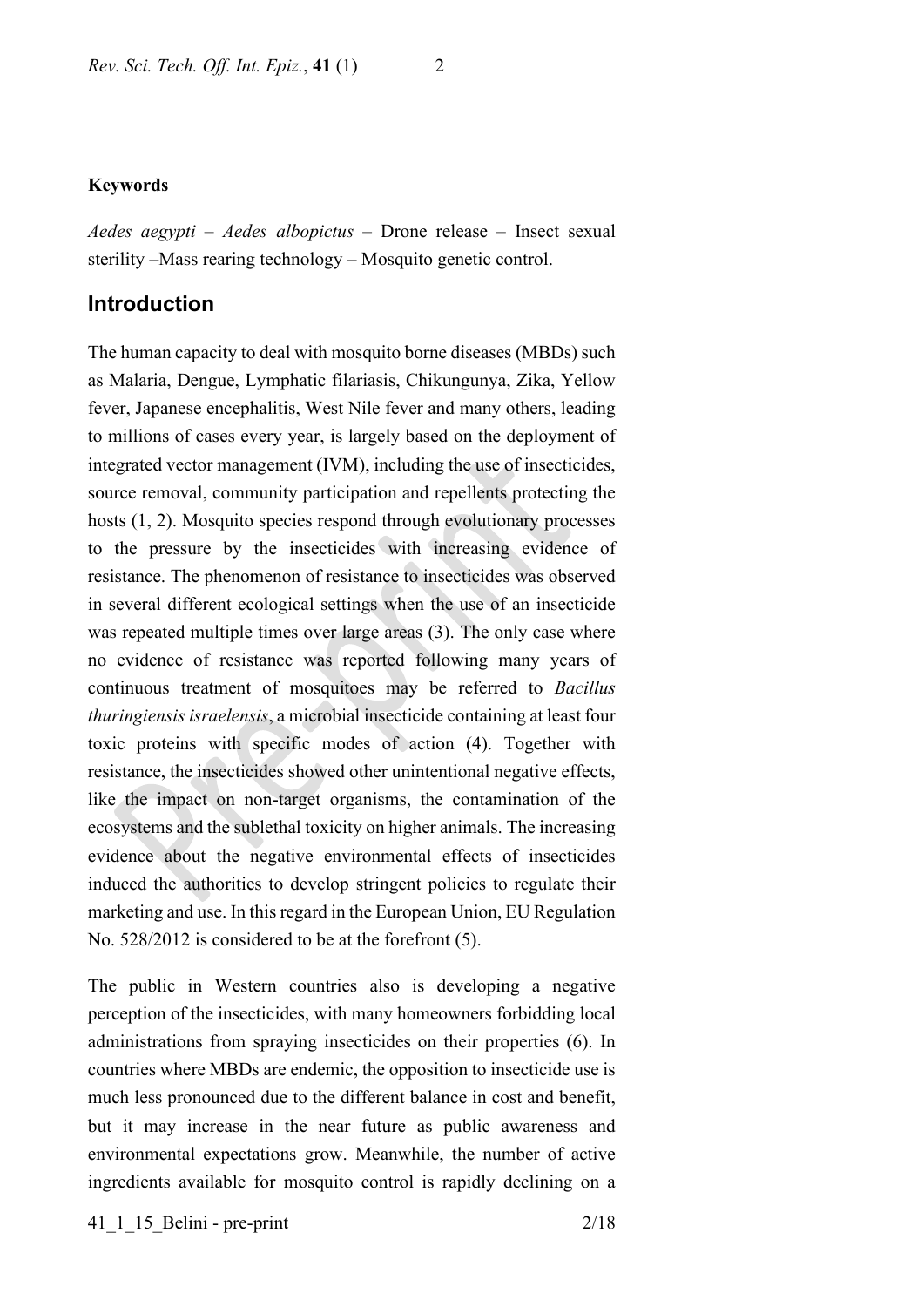global scale. The trend is expected to continue with the removal from the market of products showing evidence of negative environmental impact. It becomes more and more difficult for the pesticide industries to develop new products which comply with the current regulations. The research community is, therefore, strongly engaged in finding new tools and methods to be deployed in the endless struggle against mosquitoes and MBDs. Such innovations must be able to avoid natural development of resistance and to be highly effective against the target species, without negative repercussions on wildlife and human health.

Among the proposals for additions to IVM that have appeared in recent years is the sterile insect technique (SIT). This approach is long established in control of agricultural and livestock pest insects, dating back to the 1950s when it was first successfully applied for the suppression of *Cochliomyia hominivorax* in the Southeast United States, prior to expansion of the program throughout the USA, Mexico, and Central America (7, 8). After that success, SIT was applied against several agricultural pest species in different ecological and climatic condition (9, 10). A complete repertoire of the SIT programs attempted and those currently running is reported in the International Database on Insect Disinfestation and Sterilization (IDIDAS) (11). The sterile insect control system has now been extended to mosquito control through advances in mass rearing and delivery techniques that make operational implementation more practical (12, 13, 14, 15).

## **The SIT application against mosquitoes**

While SIT is applied operationally on area-wide scale against several Tephritid fruit fly species, codling moths, screwworm flies and tsetse flies, it is still at the pilot scale on mosquitoes.

The historical reasons behind this apparently difficult to understand situation have been well analysed by Benedict (16). One main point is that, while IVM may impact more than one mosquito species at a time in cases when they are sympatric, by design SIT controls only one species or mating complex. Unless the mosquito mass rearing facility is organised to produce and distribute more than one species, the entire campaign impacts only the target species. This point is not trivial, as in

41 1 15 Belini - pre-print 3/18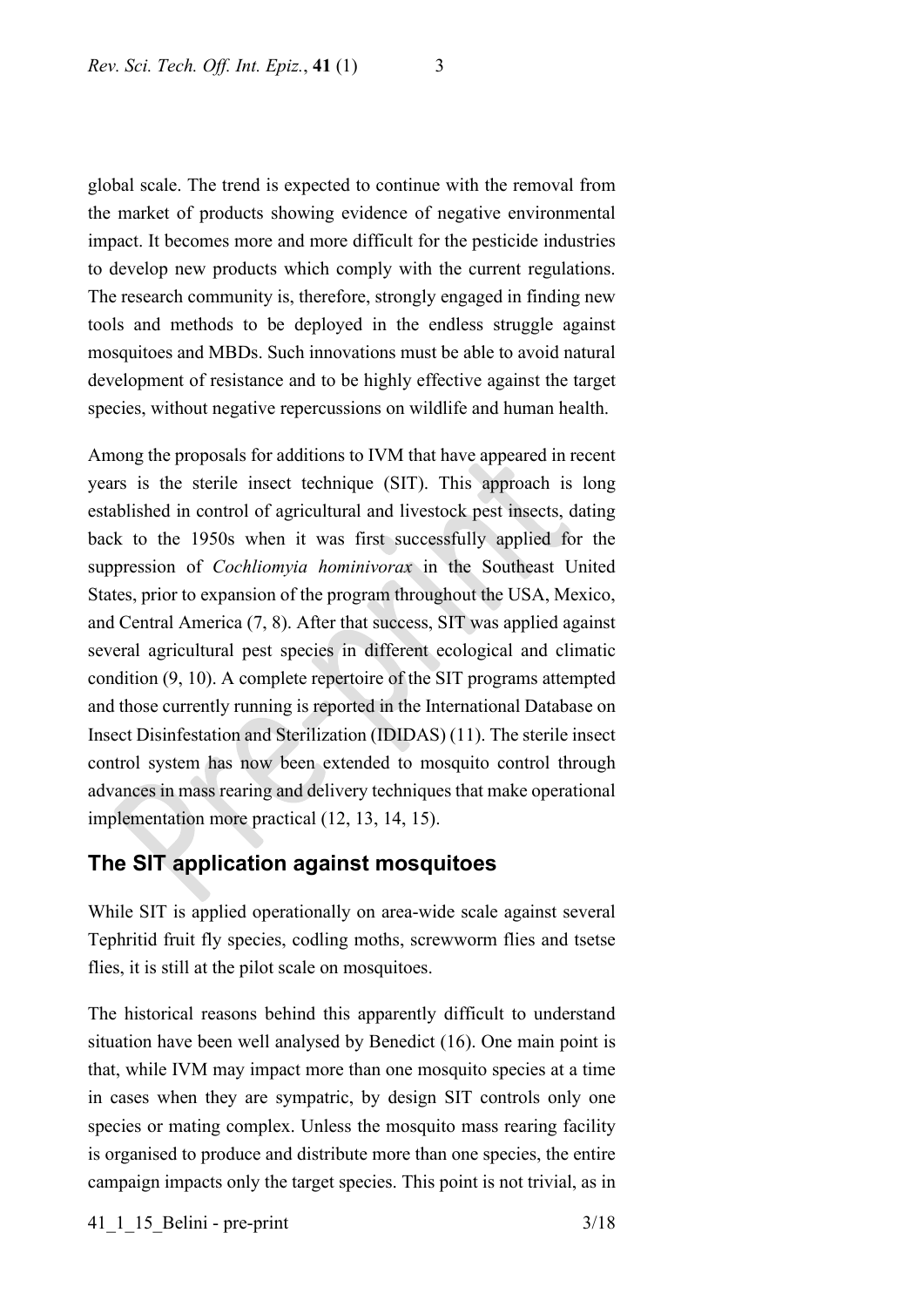many situations multiple species are involved in disease transmission and should be targeted at the same time.

Another basic assumption allowing an effective genetic control application is that the target species should be easily colonised into artificial environments and mass reared in efficient and safe, confined conditions. In this regard, *Aedes* mosquito species of public health importance, such as *Ae. aegypti* and *Ae. albopictus*, seem to be intrinsically more prone to mate in cages than most of the *Anopheles* mosquito species, due to their specific mating behaviour (17, 18). Other more dispersive *Aedes* species, targeted in Europe for their nuisance value, such as *Ae. vexans* and *Ae. sticticus*, are more reluctant to colonisation in factory production systems (19).

The phenomenon of invasion to new areas by *Aedes* species, while not new to our time (20), is currently raising alarm due to its worldwide scale and surprising rapidity. This puts pressure on the relevant authorities to organise adequate preventive measures (21, 22). *Aedes* invasive species such as *Ae. aegypti* and *Ae. albopictus* should be regarded as particularly suitable for SIT application for several reasons: they are relatively easy to mass rear; their suppression or even elimination from the newly colonised areas pose no threat to local biodiversity, as they do not belong to the local fauna; both these species flourish in urban environments, where contact with humans is frequent and where their limited active dispersal capacity makes it is possible to apply SIT; and finally, the current IVM measures do not guarantee a satisfactory control level and Dengue, Chikungunya and Zika virus epidemics are on the increase in many regions.

Along with the negative impact globalisation is causing on biocenosis and human wellbeing, we may envisage a possible positive side effect: the spread of tropical vector species into more developed temperate countries is mobilising energy, research activities and, more importantly, investment in technology. The rising threat has focused attention on promoting new understanding and technological solutions which are contributing to the advancement in mosquito genetic control worldwide (23). With the help of new technological tools and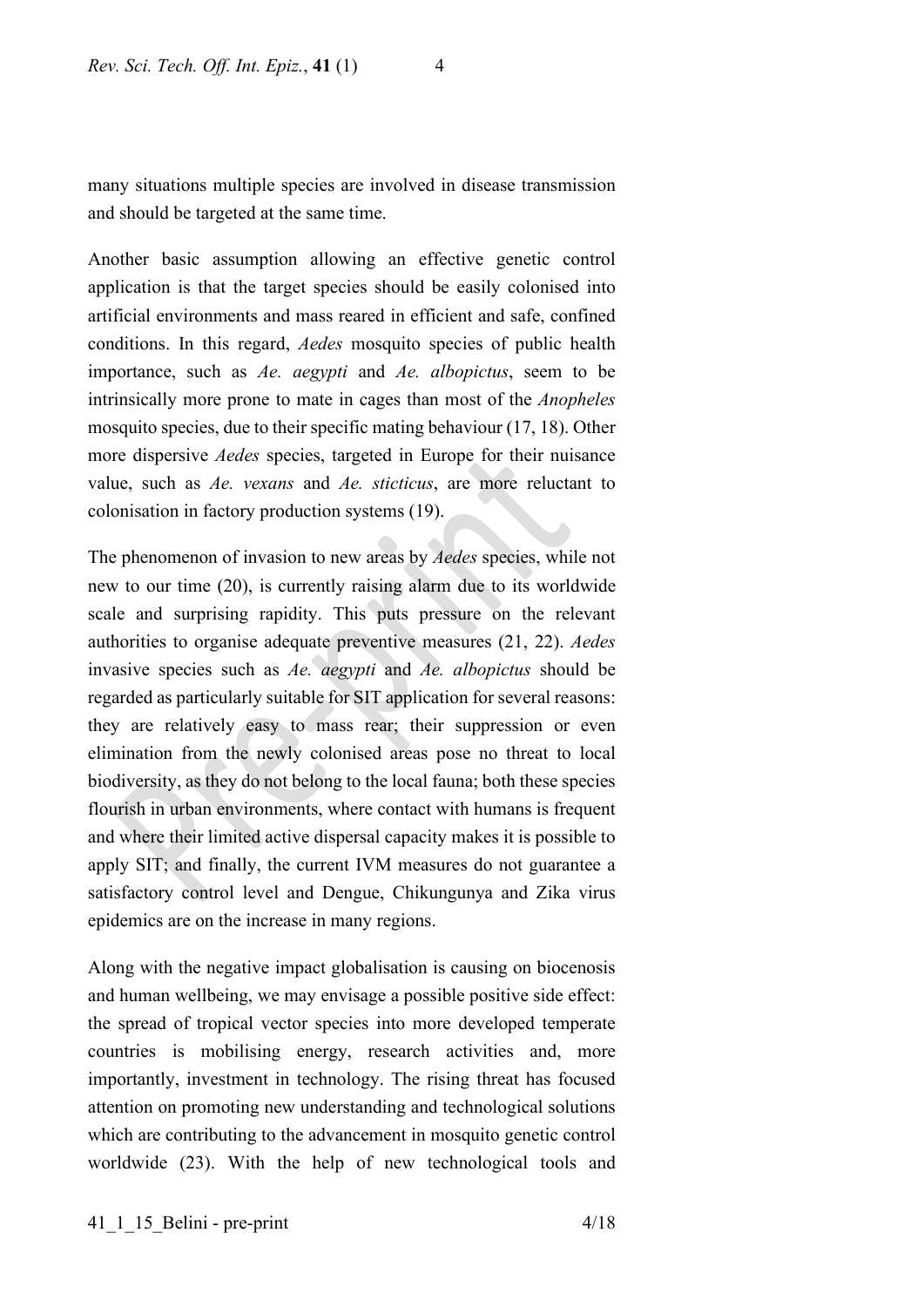approaches, we are now in a solid position to overcome the two main obstacles in the way of the broad application of SIT and other genetic based control methods against mosquito vectors: we can achieve efficient production of large quantities of sterile males at a competitive cost, and field release methods that ensure the homogeneous distribution of sterile male mosquitoes in urban areas.

# **Challenges in area-wide SIT deployment against mosquitoes**

Live adult mosquitoes are very delicate; therefore delivery time must be reduced to a minimum, which implies reliance on air shipping companies with express service (24). These companies recognise the difficulties in managing the transport of live mosquitoes and usually do not provide any guaranty about the quality and timing of a delivery.

One question which inevitably arises is: what is the competitive cost for sterile males? Of course, the calculation should include the cost of production and quality control, the cost of delivery from the facility to the target area and the cost of distribution and possibly monitoring after release. The overall cost must compete favourably with the current costs of other components of IVM in similar local contexts, taking into consideration their relative effectiveness in population suppression as well as the financial capacity of entities responsible for funding local control. This is a matter for specialists in cost-effectiveness and costbenefit analysis (25, 26, 27).

By looking to the mature experience of SIT application in agriculture, the basic difference observed by the author is that the crop production business has an annual budget made available by the marketing of products, while in mosquito control there is no income but rather just the spending capacity of the responsible public administrations that protect public health. A possible methodology assisting the costeffectiveness analysis in the case of vector borne diseases has been proposed by the World Health Organization (WHO) (25). The relatively small SIT applications in urban settings do not achieve that the economy of scale to allow efficient local production. This key problem can be overcome by more centralised production systems that distribute

41\_1\_15\_Belini - pre-print 5/18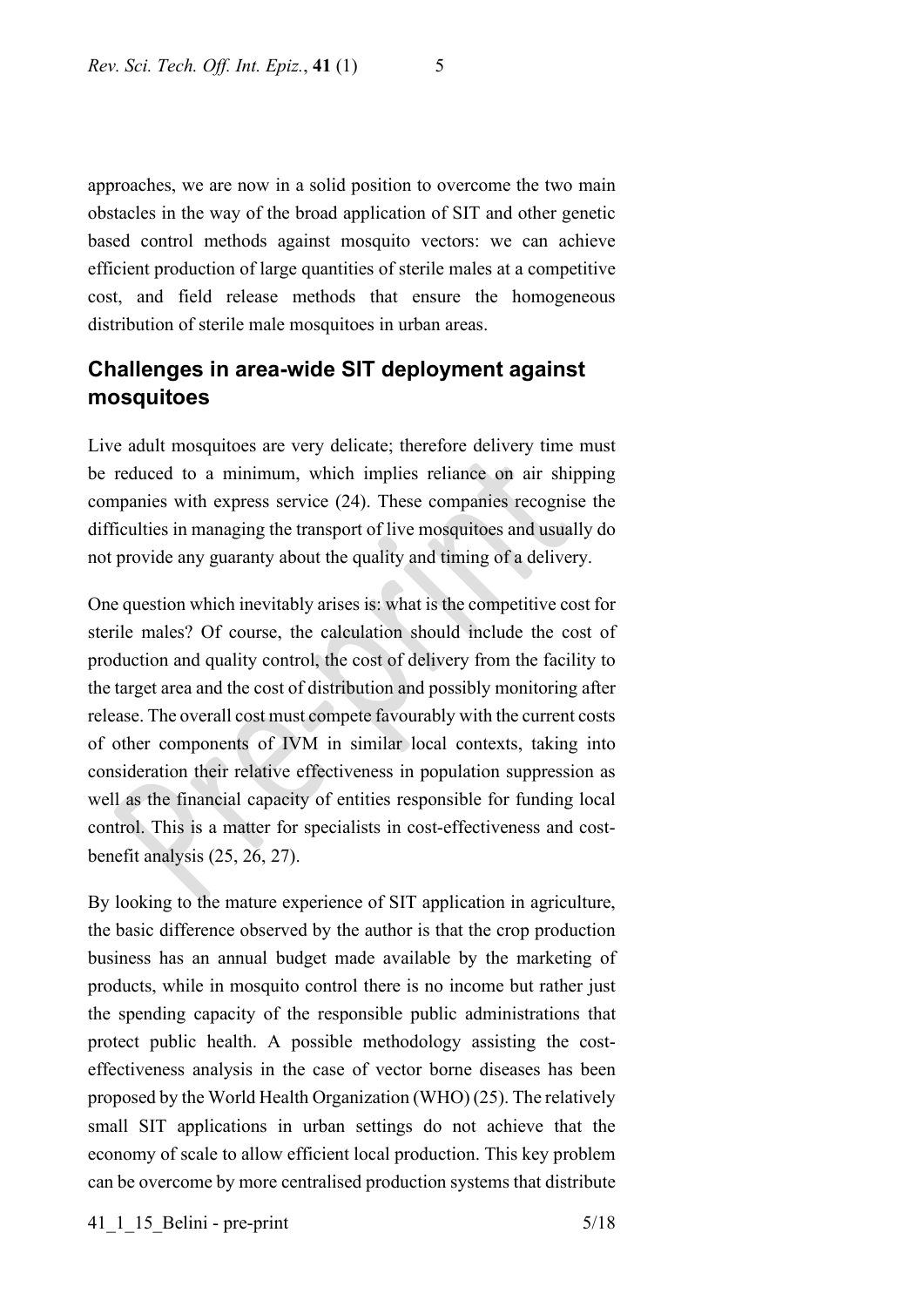sterile males within their region, leading to a demand for international shipments in areas such as Southeast Europe or Southeast Asia, where there are many small countries. In this context, clearer regulation dealing with the international trade of sterile mosquitoes will play a useful role in allowing more sustainable operation of SIT facilities.

There is promise for the application of automation technologies, as largely developed in the industrial and logistical sectors, to the rearing of delicate creatures including mosquitoes. A close collaboration between informatics, electronics, mechanical engineers, production flow specialists and entomologists should be established, and a shared language developed between disciplines to achieve this ambitious goal. The challenge remains, however, that to be sustainable such high-tech facilities will require significant investments and then must rely on local-scale commitments exposed to the risk of intermittent contracts. Therefore, the solution may be a large production facility in a regional market (possibly producing multiple species or strains of mosquitoes for different local markets) with an efficient distribution network. The potential for success of this approach, however, is subject to further improvements in the production processes, which are far from being accomplished in the case of mosquito species at present, plus a clear international authorisation path and national or regional regulations that support both cross-border trade and suitable delivery technologies in the control areas.

## **Regulatory issues**

In general, sterile insects can be classified as beneficial organisms, as reported by the International Plant Protection Convention (IPPC) in its International Standard for Phytosanitary Measures (ISPM) 3, "Guidelines for the export, shipment, import and release of biological control agents and other beneficial organisms" (28). This document is mainly designed for species of agricultural importance, however, and the conditions for extrapolating it to species of health importance should be better clarified and explained (see paper on ISPM 3, in this issue).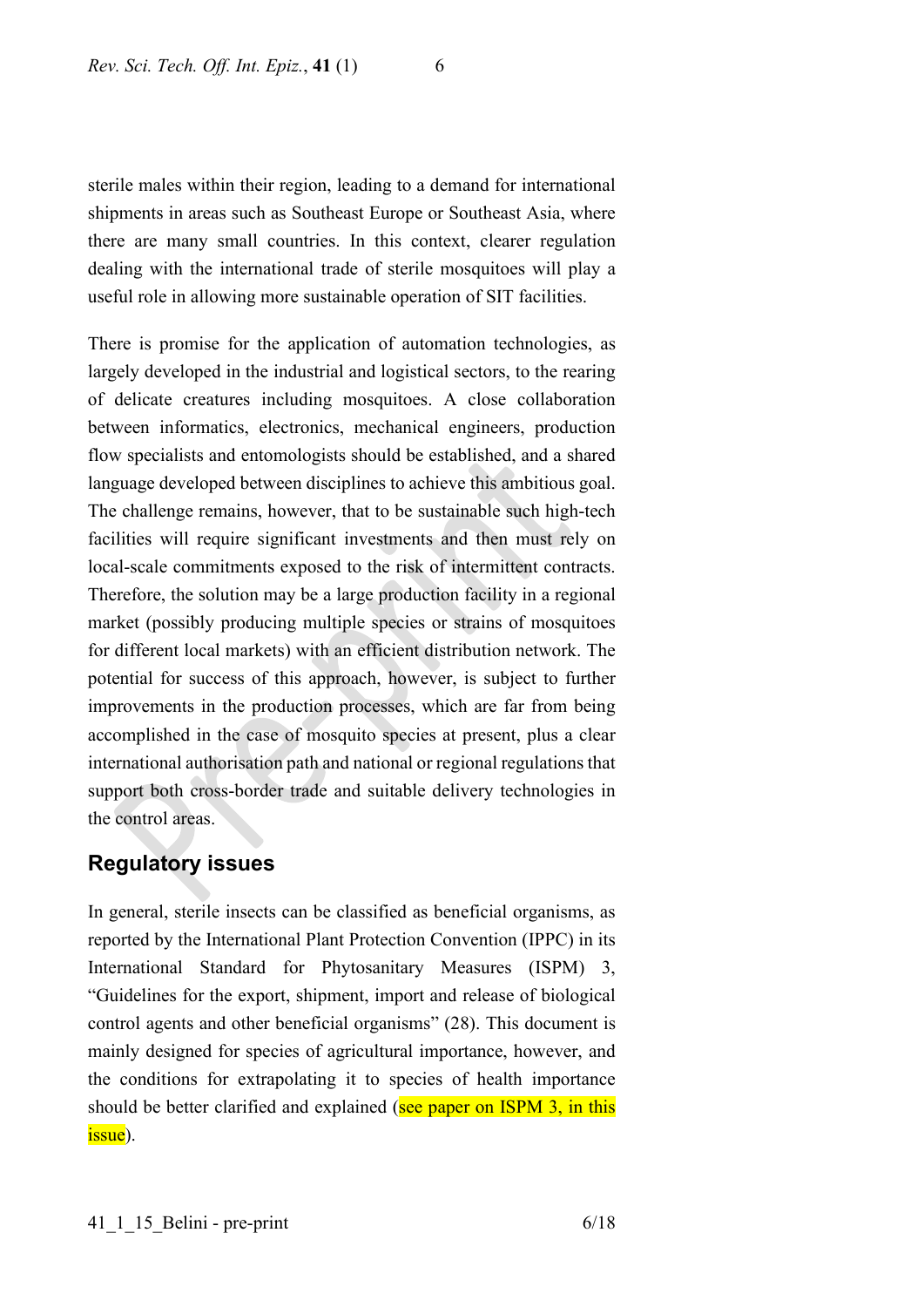The potential risks related to the intentional/unintentional release of sub-sterile male mosquitoes or residual females together with the sterile males, are specific to public health and should be evaluated within that regulatory perspective.

The current national authorisation procedure to import sterile male mosquitoes differs from country to country, even within the EU. Sometimes the regulatory pathway is unclear, most likely due to the novelty of the case for the relevant authorities. Sometimes, it is even difficult to find out which institution has the specific responsibility and authority to address the issue. Our experience in local urban SIT pilot applications in Italy and several nearby countries has involved both national (environmental and health departments) and local authorities (city and regional governments) providing the authorisations needed for delivery and release of sterile mosquitoes. For example, in the case of Montenegro, a one-year temporary permit was released by the Agency for Environmental Protection; in the case of Albania, the authorisation was provided by the National Institute of Public Health; in the case of Germany the permit was delivered by the state of Baden-Württemberg where the releases were planned; while in the case of Greece, an informal authorisation was obtained through a large stakeholder meeting including the Benaki Phytopathological Institute, the Greek Atomic Energy Commission, the University of Thessaly, the Municipality of Markopoulo, the Prefecture of Attica, the Ministry of Health, the Ministry of Rural Development and Food, and the Greek Pest Control Association.

Table I shows recent experiences of moving sterile male mosquitoes across borders for release in the European scenario. Even the authorisation for conducting pilot feasibility studies may be time consuming and difficult to achieve (29). Consequently, sufficient harmonisation of legislation allowing reasonable investments for this approach to vector control has not yet occurred in Europe.

#### [Place Table I. here]

Risk analysis specifically related to the international shipments of sterile mosquitoes should be conducted within the context of the overall

#### 41 1 15 Belini - pre-print 7/18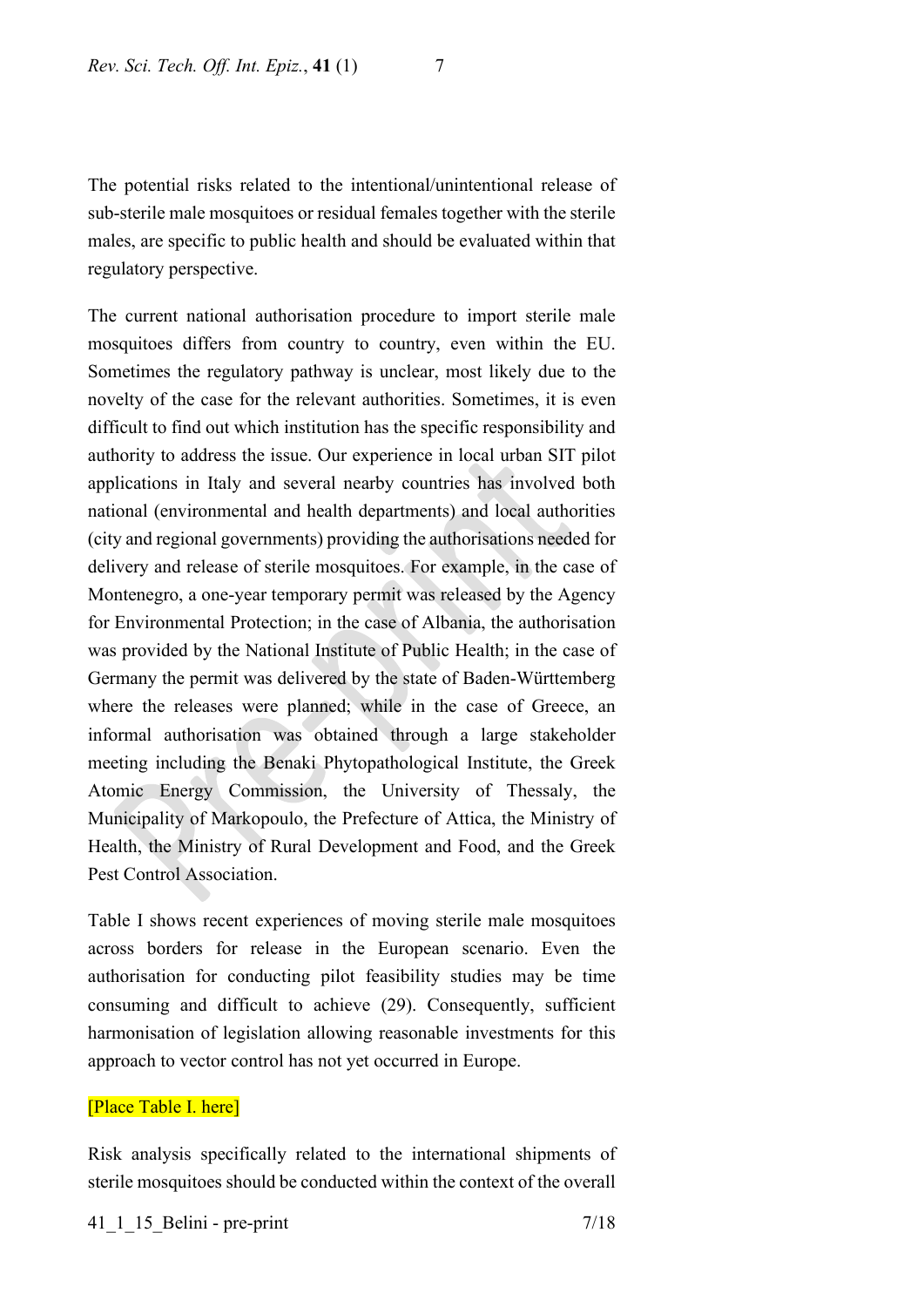risk analysis of sterile insect trade, defining the pertinent risk categories and levels (see also Enkerlin & Pereira, and Mumford et al. in this issue [30, 31]). This will assist responsible international authorities to develop guidance assisting the States to adopt more harmonised legislation, including clarification of the condition to be met by entities applying to carry out SIT.

Exotic invasive species may be targeted (and thus sterile ones transported) due to the public health importance of mosquito vector species, thereby introducing nuanced regulatory issues. Transport entities cannot attest to the residual presence of biting females or the males not being fully sterile, two specific issues which must be considered, evaluated, and defined in term of acceptable thresholds. In the case of *Ae. albopictus* in Europe, all the countries involved in SIT field pilot trials decided to use their own field-collected seed material to start the production colony in Italy, to prevent the introduction of non-local genotypes. These questions need to be considered and harmonised where possible.

Regarding the sterile male field release technology two main issues should be considered: the methodology and the timing of a release, which reflects on the costs and the homogeneity of coverage. The release technology is particularly important in an urban setting where artificial barriers act as insurmountable obstacles to the active dispersal of sterile males. From the first evidence (32), drones may be well suited to reduce the costs of release and in the meantime to improve the good coverage of the target area with the desired dose of sterile males. Conditions for the use of drones over urban areas are particularly stringent, for obvious safety precautions, and specific authorisation must be obtained for the defined target area. Common release systems should be used in multiple locations to gain additional efficiency in release operations, which would also improve distribution efficiency if the same packaging systems were used for all or most deliveries.

The release mechanism for sterile mosquitoes may involve specific packaging requirements, such as cannisters for drones. To ensure a rapid and efficient delivery from a central production facility to a field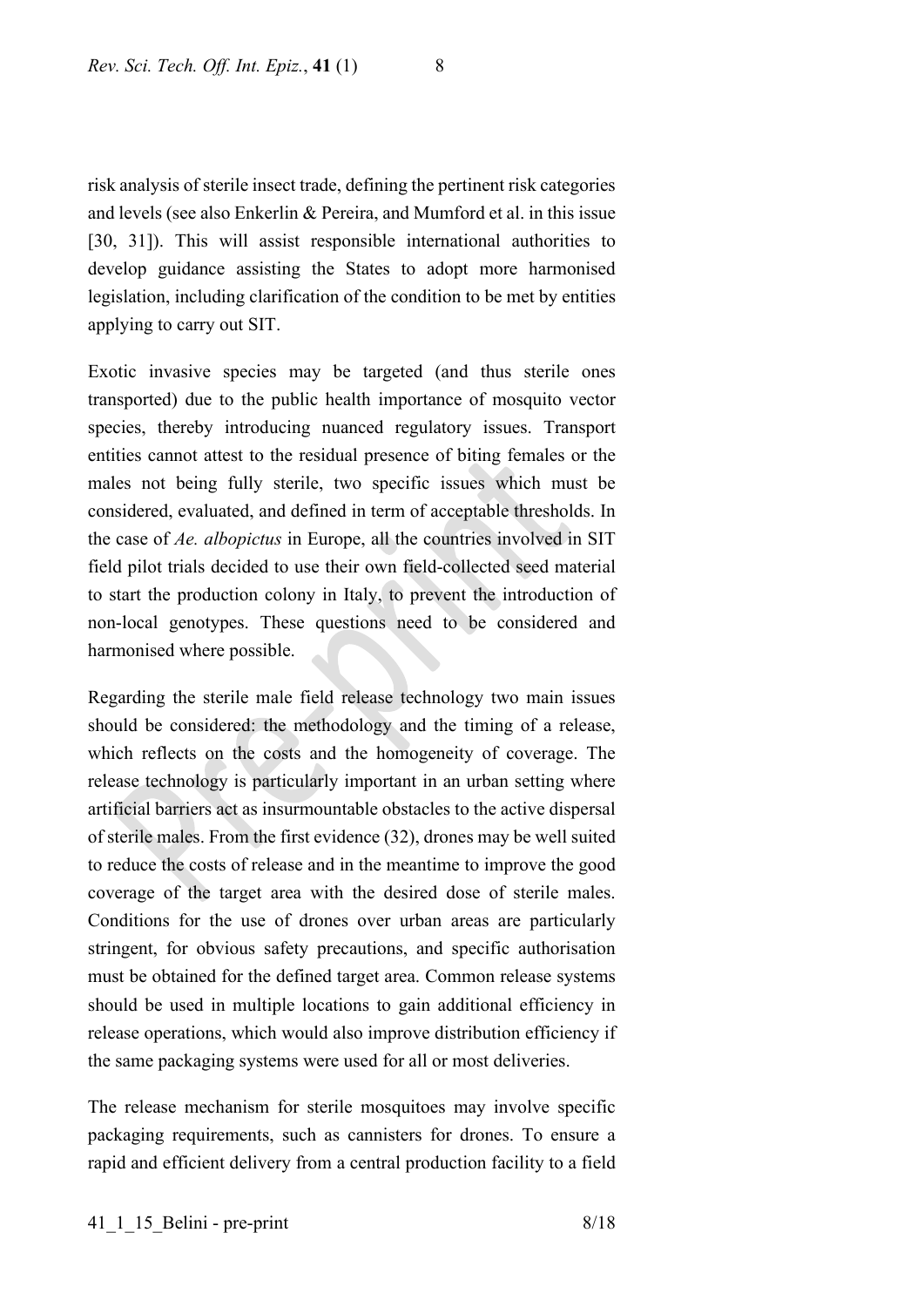release point, this final release packaging may need to be filled from the production site to avoid the need for additional handling for release, thus affecting the nature of the product being delivered by shipping carriers. This overall system requirement for efficient production and delivery is determined by the model of centralised production for economies of scale and reduced handling for automated aerial release.

A regional factory must be able to meet regulatory conditions for multiple users and make reliable shipments to ensure regular effective releases at a range of destinations. For examples, if marking sterile mosquitoes is required to make them easily distinguishable from wild ones, the currently available marking technologies, mainly based on adding substances, may negatively impact the quality of the males being shipped. In fact, to the author's knowledge, there is no simple method to genotype an insect once made sterile by irradiation. All of these factors interface with regulatory frameworks that generally are not yet mature or harmonised.

## **The special case of** *Aedes aegypti* **in Europe**

When considering the importance of improved guidance and a clear regulatory pathway for live insect trade, one case that may be useful to examine is the possible establishment of *Ae. aegypti* in Southern Europe. The current climatic conditions are considered suitable for the vector's establishment and this suitability is expected to increase due to the ongoing climate change (33). Moreover, because the species already is well established in a large area bordering the Black Sea, the risk of introduction into the Mediterranean basin is real (34). Would it be possible and convenient to build a preparedness plan with the explicit aim of early detection and prompt elimination of the species in case of introduction? Some good examples of successful SIT deployment to eliminate newly introduced species are available to guide such plan (35, 36).

## **Conclusions**

While the effectiveness of SIT in urban *Aedes* control has been demonstrated in several settings, there remains the need to make the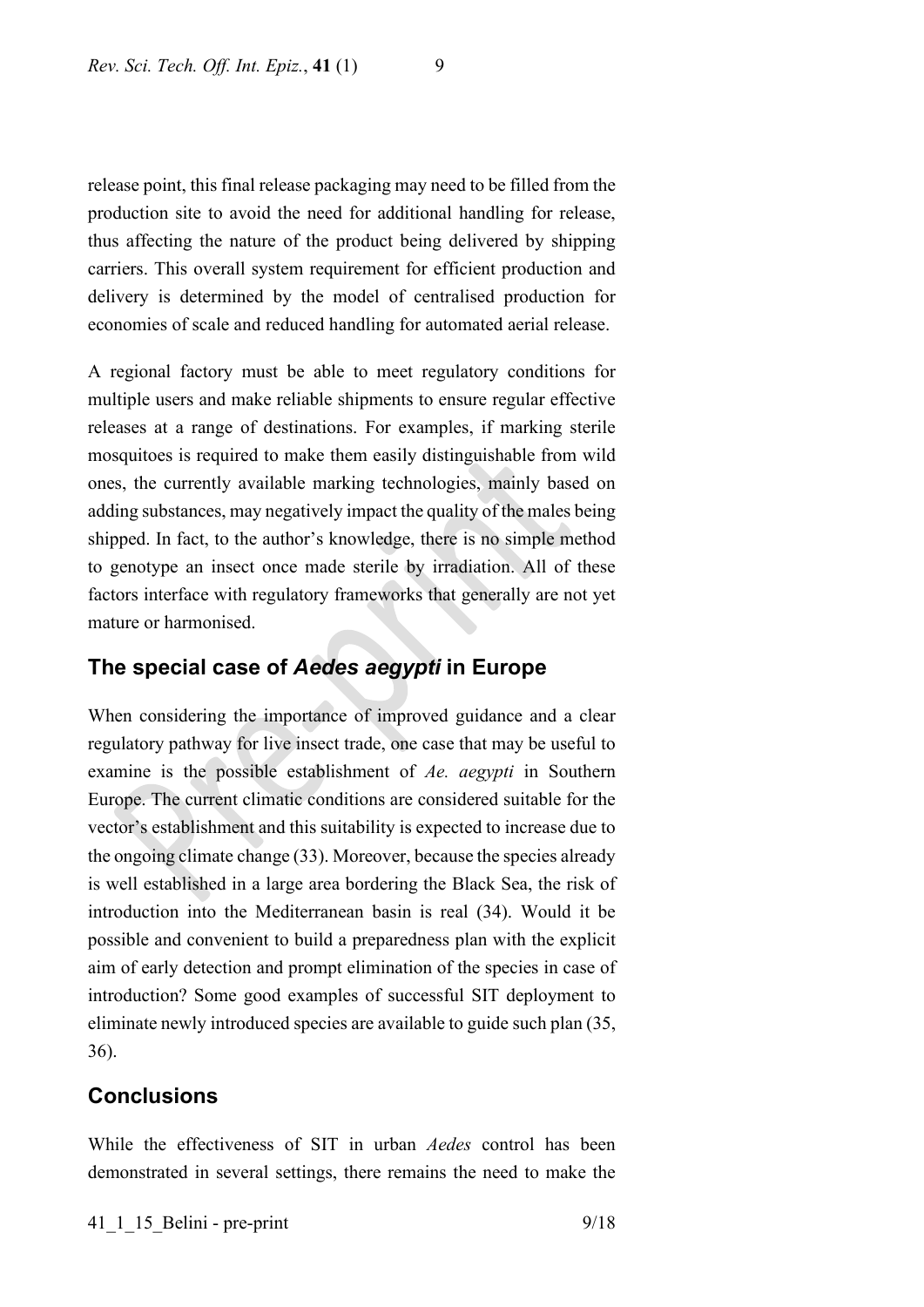whole process regarding the international framework for trade of sterile male mosquitoes more transparent and widely adopted. This requires agreement among the involved authorities. Consistency and transparency in guidance will have a strong positive effect on the applicability of the SIT to mosquito control, coupled with sound technological development. Thanks to the recent advances in technology, SIT and other possible genetic control methods offer a concrete possibility to open a new era in the struggle against mosquito vectors and the diseases they transmit – an era promising to suppress mosquitoes without harming other organisms. The international authorities responsible for the defining the regulating framework inside which these technologies may operate must give attention and coordinate for the benefits of SIT to be realised in urban settings.

# **Acknowledgements**

The article was prepared in the frame of the European Union's Horizon 2020 research and innovation infrastructure project Infravec2-Research infrastructures for the control of insect vector borne diseases under grant agreement No. 731060 (2017–2021).

# **References**

1. World Health Organization (WHO) (2017). − Global Vector Control Response 2017–2030. Available at: www.who.int/publications/i/item/9789241512978 (accessed on 27 October 2021).

2. Paluch G., Bartholomay L. & Coats J. (2010). − Mosquito repellents: a review of chemical structure diversity and olfaction. *Pest. Manag. Sci.*, **66** (9), 925−935. doi:10.1002/ps.1974.

3. World Health Organization (WHO) (2018). − Global report on insecticide resistance in malaria vectors: 2010−2016. Available at: https://apps.who.int/iris/handle/10665/272533 (accessed on 27 October 2021).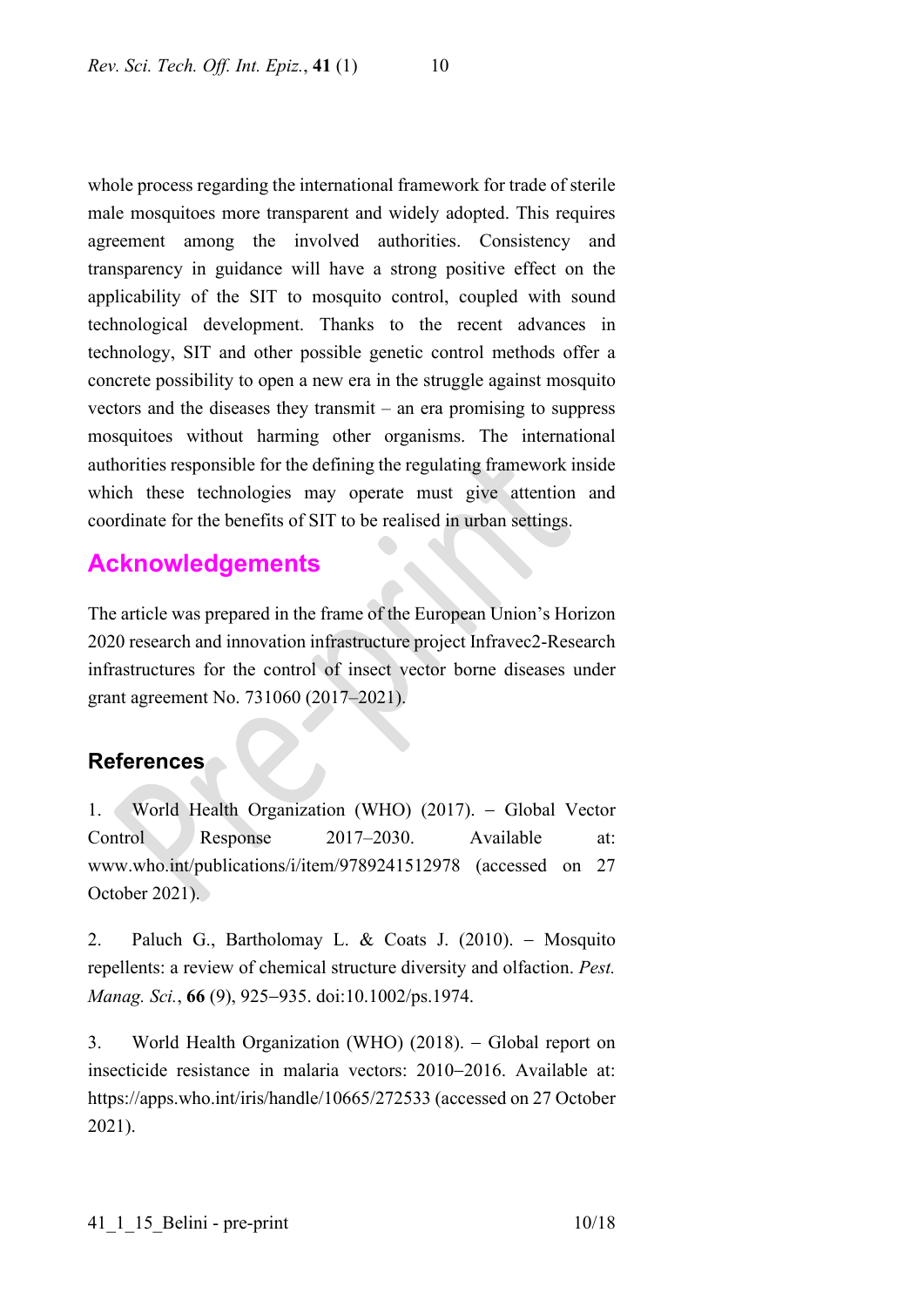4. Becker N., Ludwig M. & Su T. (2018). − Lack of resistance in *Aedes vexans* field populations after 36 years of *Bacillus thuringiensis subsp. israelensis* applications in the Upper Rhine valley, Germany. *J. Am. Mosq. Control Assoc.*, **34** (2), 154–157. doi:10.2987/17-6694.1.

5. European Union (EU) (2012). − Regulation No. 528/2012 of the European Parliament and of the Council. Available at: https://eurlex.europa.eu/eli/reg/2012/528/oj (accessed on 27 October 2021).

6. Pesticide Action Network (PAN) (2021). − Available at: www.panna.org/ (accessed on 27 October 2021).

7. Knipling E.F. (1959). − Sterile-male method of population control. *Science*, **130**, 902–904. Available at: www.jstor.org/stable/1758007?seq=1#metadata\_info\_tab\_contents (accessed 11 January 2022).

8. Knipling E.F. (1979). – The basic principles of insect population suppression and management. Department of Agriculture, Washington, DC, United States of America.

9. Vreysen M.J.B., Robinson A.S. & Hendrichs J.P. (2007). − Areawide control of insect pests: from research to field implementation. Springer, AA Dordrecht, The Netherlands.

10. Dyck V.A., Hendrichs J. & Robinson A.S. (eds). (2021). − Sterile Insect Technique: principles and practice in area-wide integrated pest management, 2nd edn. CRC Press: Boca Raton, USA.

11. International Database on Insect Disinfestation and Sterilization  $(IDIDAS)$   $(2021)$ .  $-$  Available at: www.iaea.org/resources/databases/ididas (accessed on 11 January 2022).

12. Dame D.A., Curtis C.F., Benedict M.Q., Robinson A.S. & Knols B.G.J. (2009). – Historical applications of induced sterilisation in field populations of mosquitoes. *Malar. J*., **8** (Suppl. 2). doi:10.1186/1475- 2875-8-S2-S2.7.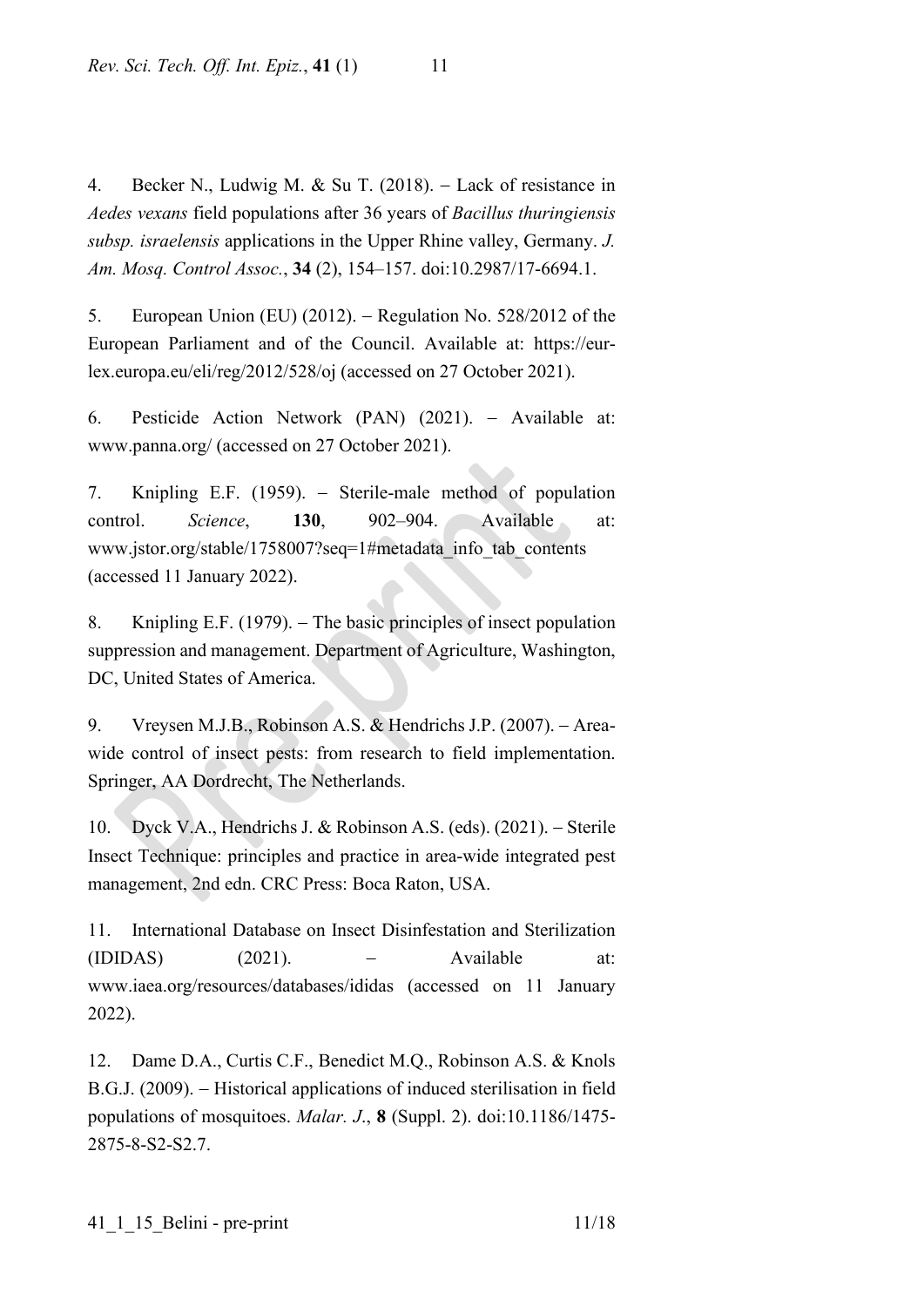13. Achee N.L., Grieco J.P. […] & Vontas J. (2019). − Alternative strategies for mosquito-borne arbovirus control. *PLoS Negl. Trop. Dis.*, **13** (1), e0006822. doi:10.1371/journal.pntd.0006822.

14. Bourtzis K. & Vreysen M.J.B. (2021). − Sterile Insect Technique (SIT) and its applications. *Insects*, **12** (7), 638. doi:10.3390/insects12070638.

15. Oliva C.F., Benedict M.Q., Collins C.M., Baldet T., Bellini R., Bossin H., et al. (2021). − Sterile Insect Technique (SIT) against *Aedes*  species mosquitoes: a roadmap and good practice framework for designing, implementing and evaluating pilot field trials. *Insects*, **12**, (3), 191. doi:10.3390/insects12030191.

16. Benedict M.Q. (2021). − Sterile Insect Technique: lessons from the past. *J. Med. Entomol.,* **58** (5), 1974–1979. doi:10.1093/jme/tjab024.

17. Diabate A. & Tripet F. (2015). − Targeting male mosquito mating behaviour for malaria control. *Parasit. Vectors*, **8**, 347. doi:10.1186/s13071-015-0961-8.

18. Ansarii M.A., Singh K R.P., Brooks G.D., Malhotra P.R. & Vaidyanathan V. (1977). − The development of procedures and techniques for mass rearing of *Aedes aegypti*. *Indian J. Med. Res.*, **65** (Suppl.), S91−S99.

19. Taylor B.W. & Brust R.A. (1974). − Laboratory mating of *Aedes vexans* (Diptera: Culicidae). *Ann. Entomol. Soc. Am.*, **67** (1), 137−138.

20. Powell J.R. & Tabachnick W.J. (2013). − History of domestication and spread of Aedes aegypti − a review. *Mem. Inst. Oswaldo Cruz*, **108** (Suppl. I), S11−S17. doi:10.1590/0074- 0276130395.

21. Medlock J.M., Hansford K.M., Schaffner F., Versteirt V., Hendrickx G., Zeller H. & Van Bortel W. (2012). − A review of the invasive mosquitoes in Europe: ecology, public health risks, and control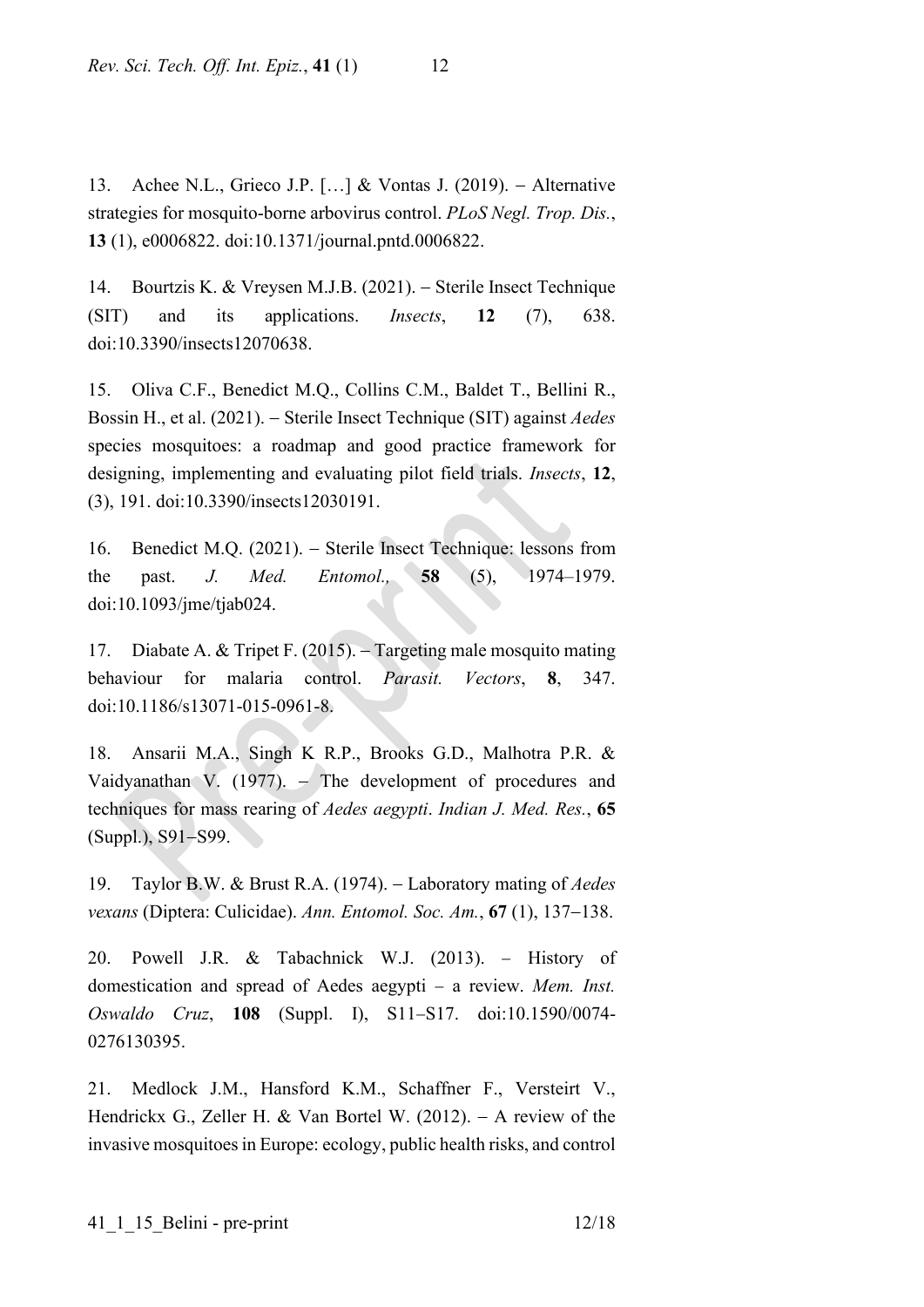Options. *Vector Borne Zoonotic Dis*., **12** (6), 435−447. doi: 10.1089/vbz.2011.0814.

22. Becker N., Pluskota B., Kaiser A. & Schaffner F. (2012). − Exotic mosquitoes conquer the world. *In* Arthropods as vectors of emerging diseases (H. Mehlhorn, ed.). *Parasitology Research Monographs 3*, doi:10.1007/978-3-642-28842-5\_2.

23. Crawford J.E., Clarke D.W. & White B.J. (2020). − Efficient production of male Wolbachia-infected *Aedes aegypti* mosquitoes enables large-scale suppression of wild populations. *Nat. Biotechnol.*, **38** (4), 482–492. doi:10.1038/s41587-020-0471-x.

24. Chung H.N., Rodriguez S.D., Gonzales K.K., Vulcan J., Cordova J.J., Mitra S., Adams C.G., Moses-Gonzales N., Tam N., Cluck J.W., Attardo G.M. & Hansen I.A. (2018). − Toward implementation of mosquito sterile insect technique: the effect of storage conditions on survival of male *Aedes aegypti* mosquitoes (Diptera: Culicidae) during transport. *J. Insect Sci.*, **18** (6), 2. doi:10.1093/jisesa/iey103.

25. World Health Organization (WHO). (2003). − WHO Guide to Cost-Effectiveness Analysis. Available at: www.who.int/choice/publications/p\_2003\_generalised\_cea.pdf (accessed on 11 January 2022).

26. Brown Z.S., Jones M. & Mumford J.D. (2019). − Economic principles and concepts in area-wide genetic pest management. *In* The Economics of Integrated Pest Management of Insects (D. Onstad, P. Crain, eds). CABI, Wallingford, United Kingdom, 96-121.

27. Mumford J.D. (2021). − Design and evaluation of programmes integrating the sterile insect technique. *In* Sterile insect technique. Principles and practice in area-wide integrated pest management (V. A. Dyck & J. Hendrichs, eds). CRC Press, New York, USA, 731−752. doi:10.1201/9781003035572.

28. Food and Agriculture Organization of the United Nations (FAO). (2017). − International standards for phytosanitary measures (ISPM) 3: Guidelines for the export, shipment, import and release of biological

41 1 15 Belini - pre-print 13/18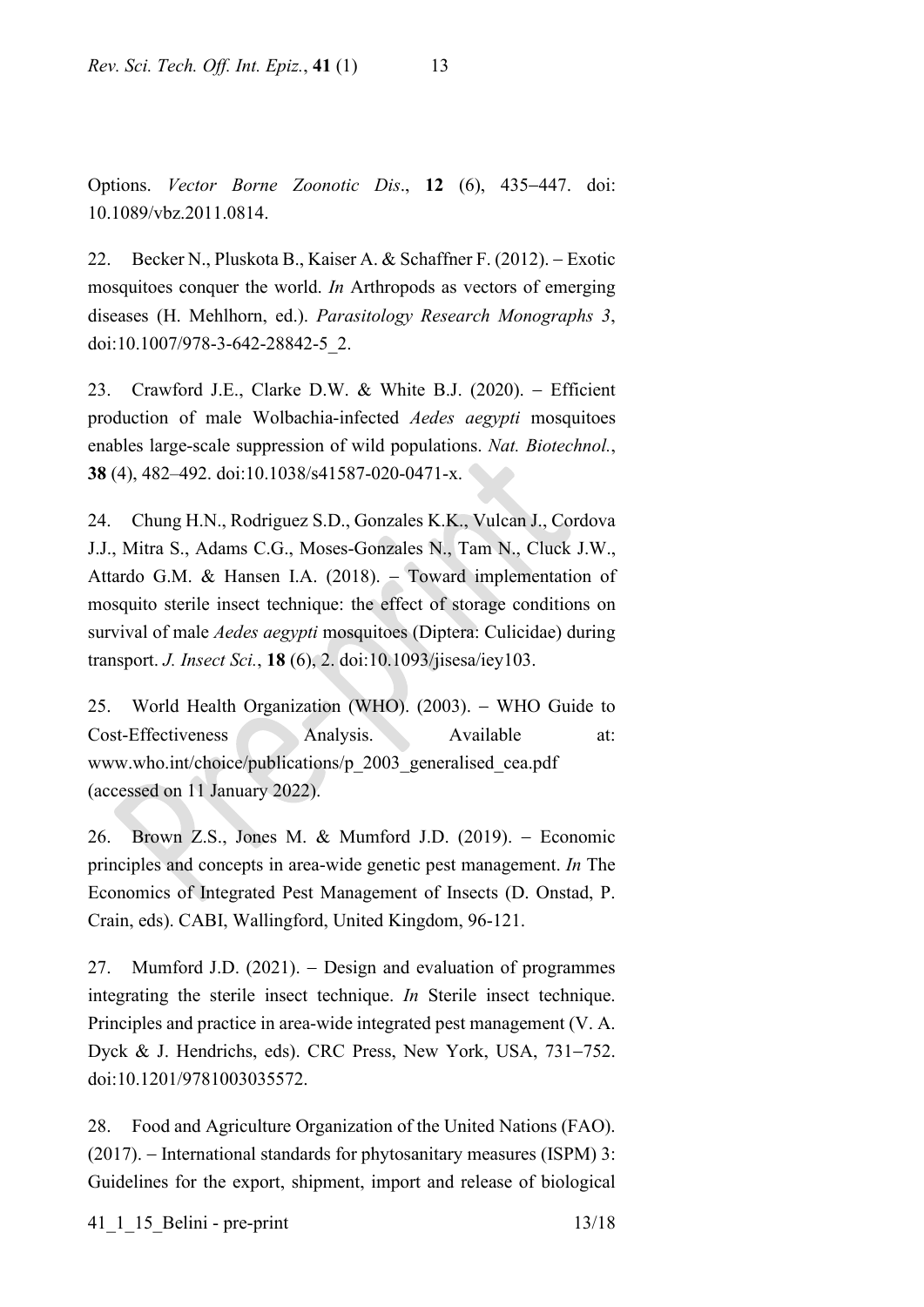control agents and other beneficial organisms. FAO, Rome, Italy. Available at: www.fao.org/3/j5365e/j5365e.pdf (accessed on 11 January 2022).

29. World Health Organization (WHO) (2020). − Guidance Framework for Testing the Sterile Insect Technique as a Vector Control Tool against Aedes-Borne Diseases. WHO, Geneva, Switzerland. Available at: www.who.int/publications/i/item/9789240002371 (accessed on 11 January 2022).

30. Enkerlin W.R. & Pereira R. (2022). − The sterile insect technique: International framework to facilitate transboundary shipments of sterile insects. *In* Safety, regulatory, and environmental issues related to international trade of insects (J. Mumford & M.M. Quinlan, eds). *Rev Sci Tech. Off. Int. Epiz.*, **41** (1), XXX–YYY. doi:…

31. Mumford J. *et al.* (2022). – Common risk framework for live insect shipping. *In* Safety, regulatory, and environmental issues related to international trade of insects (J. Mumford & M.M. Quinlan, eds). *Rev Sci Tech. Off. Int. Epiz.*, **41** (1), XXX–YYY. doi:…

32. Bouyer J., Culbert N.J. […] & Vreysen M.J.B. (2020). – Field performance of sterile male mosquitoes released from an uncrewed aerial vehicle. *Sci. Robot.*, **5**, eaba6251. doi:10.1126/scirobotics.aba6251.

33. Kramer I.M., Kreß A., Klingelhöfer D., Scherer C., Phuyal P., Kuch U., Ahrens B., Groneberg D.A., Dhimal M. & Müller R. (2020). – Does winter cold really limit the dengue vector *Aedes aegypti* in Europe? *Parasit. Vectors*, **13** (1), 178. doi:10.1186/s13071-020-04054 w.

34. Akiner M.M., Demirci B., Babuadze G., Robert V. & Schaffner F. (2016). – Spread of the invasive mosquitoes *Aedes aegypti* and *Aedes albopictus* in the Black Sea Region increases risk of Chikungunya, Dengue, and Zika outbreaks in Europe. *PLoS Negl. Trop. Dis.* **10** (4), e0004764. doi:10.1371/journal.pntd.0004664.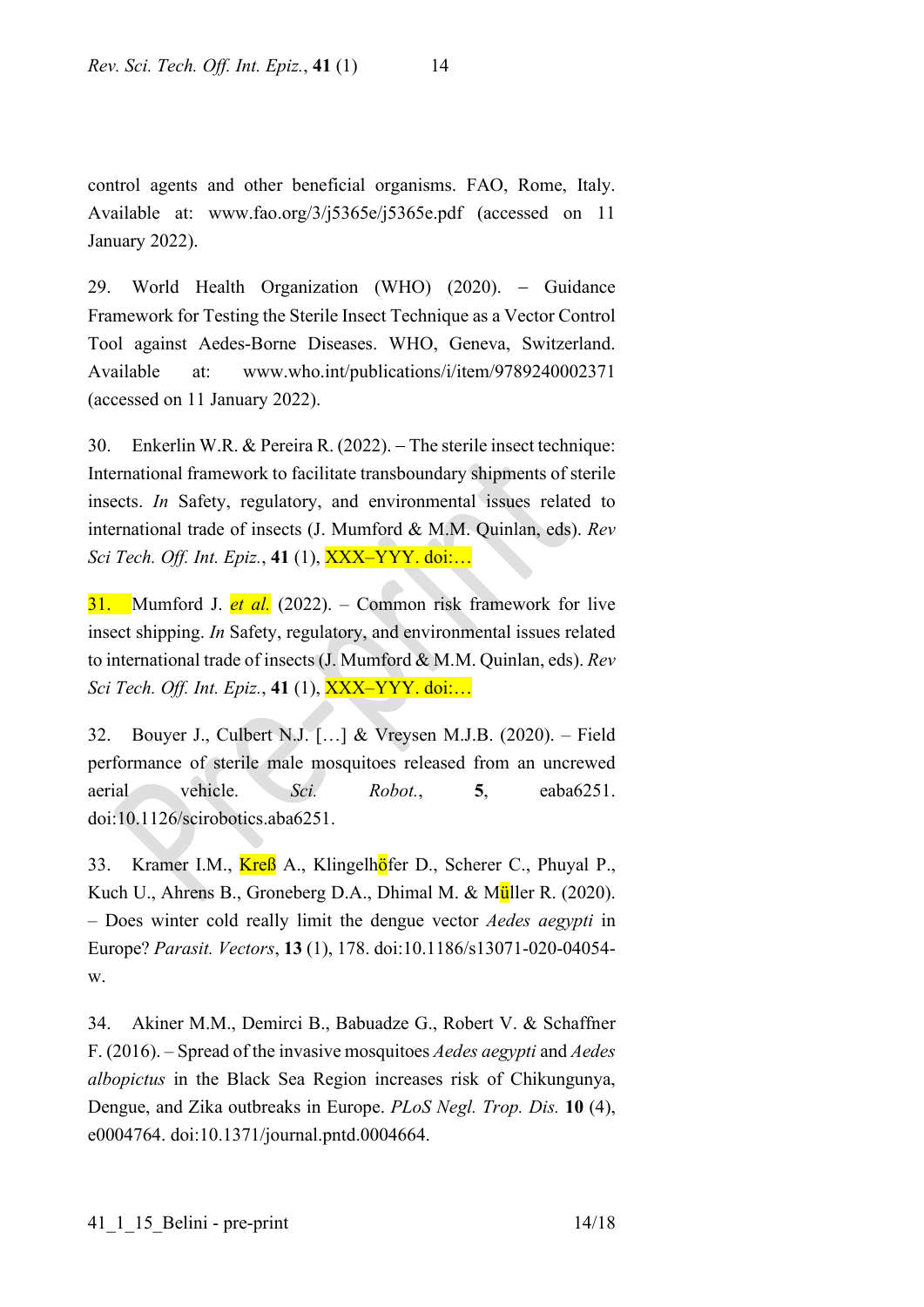35. Zavala J.L., Marte-Diaz G. & Martinez-Pujols F. (2021). – Successful area-wide eradication of the invading Mediterranean fruit fly in the Dominican Republic. *In* Area-wide integrated pest management: development and field application (J. Hendrichs, R. Pereira, M.J.B. Vreysen, eds). CRC Press, Boca Raton, USA.

36. Vargas-Teran M., Spradbery J.P., Hofmann H.C. & Tweddle N.E. (2021). − Impact of screwworm eradication programmes using the Sterile Insect Technique. *In* Sterile Insect Technique: principles and practice in area-wide integrated pest management, 2nd edn (V.A. Dyck, J. Hendrichs & A.S. Robinson, eds). CRC Press, Boca Raton, USA.

41\_1\_15\_Belini - pre-print 15/18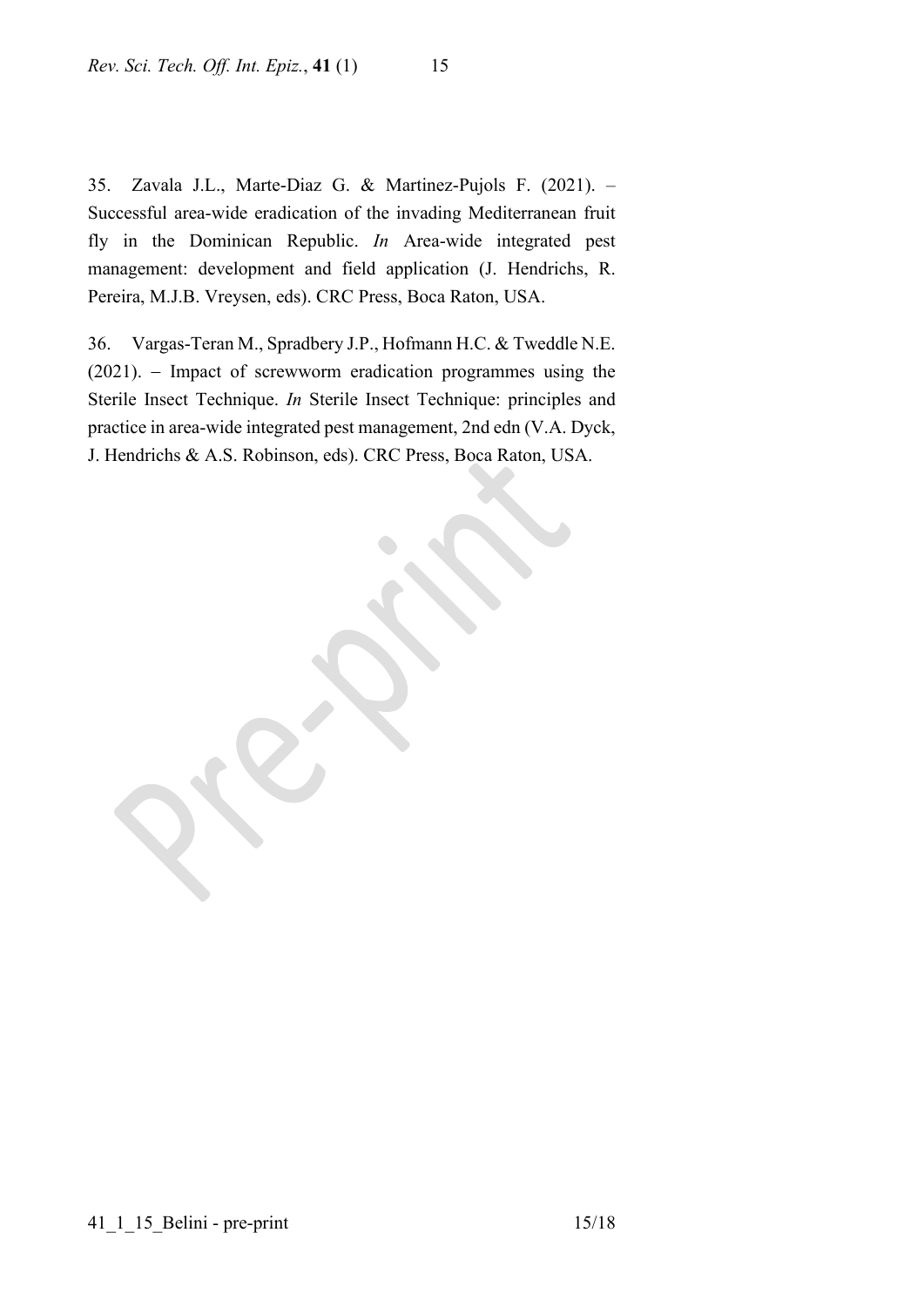## **Table I**

# **Sterile male mosquito shipments from Italy to European countries, 2013-2021**

|      | <b>Recipient</b>                               | <b>Amount of Aedes</b><br>albopictus sterile<br>males | Delivery time<br>(hrs) | <b>Aim</b>             | <b>Financial support</b>                          |
|------|------------------------------------------------|-------------------------------------------------------|------------------------|------------------------|---------------------------------------------------|
| 2013 | University of Montenegro,<br>Podgorica, MNE    | 10,000                                                | $48 - 52$              | Mark-release-recapture | EU FP7<br><b>INFRAVEC</b>                         |
| 2016 | KABS, Speyer, Germany                          | 85,600                                                | $24 - 28$              | Pilot field trial      | <b>KABS</b>                                       |
| 2017 | Institute of Public Health, Tirana,<br>Albania | 60,000                                                | $26 - 48$              | Mark-release-recapture | <b>IAEA</b>                                       |
| 2017 | GFS, Speyer, Germany                           | 265,000                                               | 24                     | Pilot field trial      | <b>GFS</b>                                        |
| 2018 | University of Montenegro,<br>Podgorica, MNE    | 234,000                                               | $48 - 50$              | Pilot field trial      | Joint EU Horizon 2020<br>INFRAVEC2 & IAEA project |
| 2018 | KABS, Speyer, Germany                          | 450,000                                               | 24                     | Pilot field trial      | <b>KABS</b>                                       |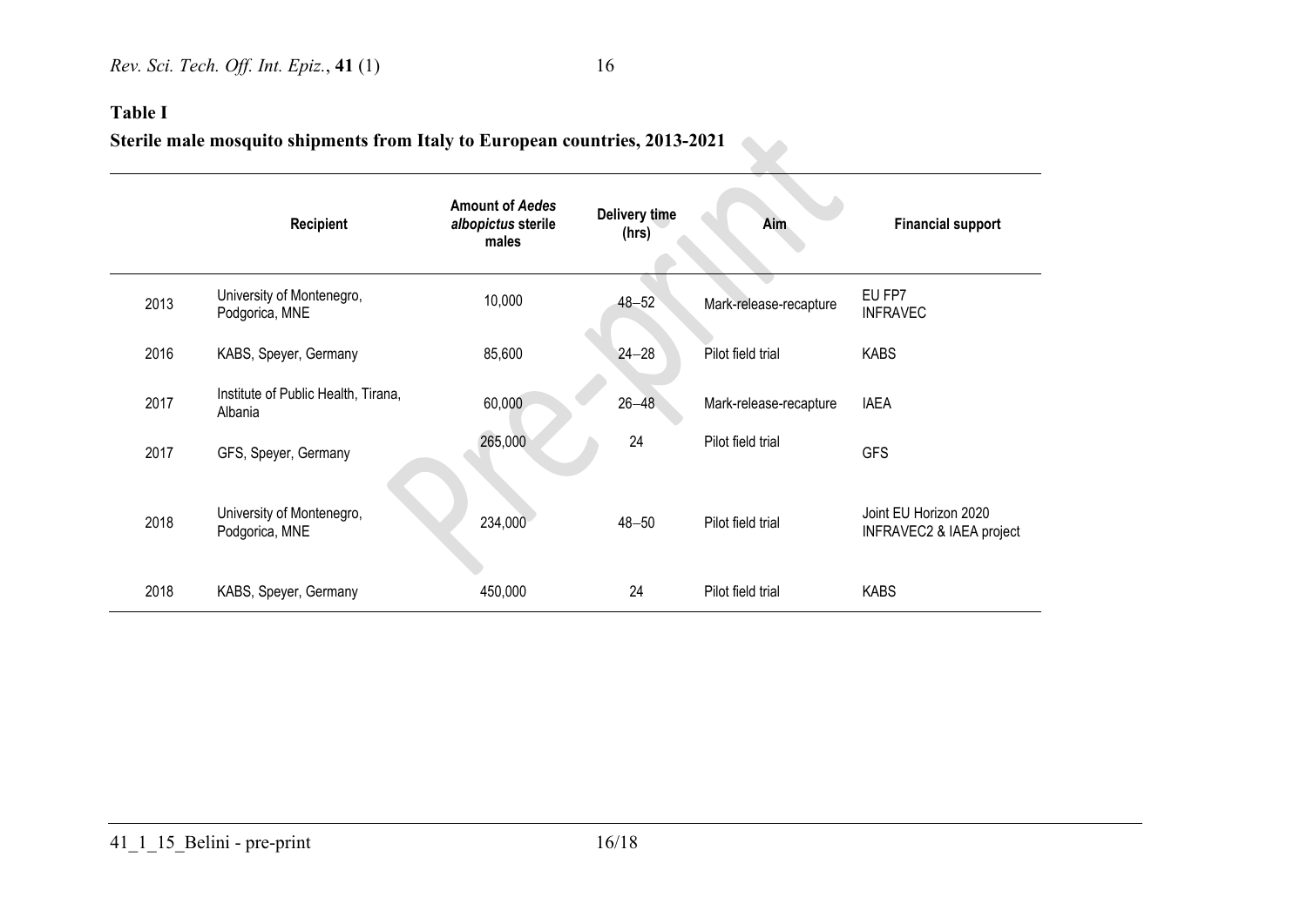*Rev. Sci. Tech. Off. Int. Epiz.*, **41** (1) 17

|  | I |
|--|---|
|  |   |
|  |   |
|  |   |

| 2018 | BPI, Kifissia, Greece                       | 120,000 | $20 - 24$ | Pilot field trial    | <b>IAEA</b>                                       |
|------|---------------------------------------------|---------|-----------|----------------------|---------------------------------------------------|
| 2019 | University of Montenegro,<br>Podgorica, MNE | 180,000 | $48 - 50$ | Pilot field trial    | <b>IAEA</b>                                       |
| 2019 | KABS, Speyer, Germany                       | 360,000 | 24        | Pilot field trial    | Joint EU Horizon 2020<br>INFRAVEC2 & KABS project |
| 2019 | BPI, Kifissia, Greece                       | 740,000 | $20 - 24$ | Pilot field trial    | Joint EU Horizon 2020<br>INFRAVEC2 & IAEA project |
| 2020 | BPI, Kifissia, Greece                       | 609,000 | $20 - 24$ | Pilot field trial    | EU Horizon 2020<br>INFRAVEC2                      |
| 2020 | ICYBAC, Speyer, Germany                     | 487,000 | 24        | Pilot field trial    | <b>ICYBAC</b>                                     |
| 2021 | EID Méditerranée, Montpellier,<br>France    | 65,000  | 24        | Aerial release trial | EU Horizon 2020<br><b>INFRAVEC2</b>               |